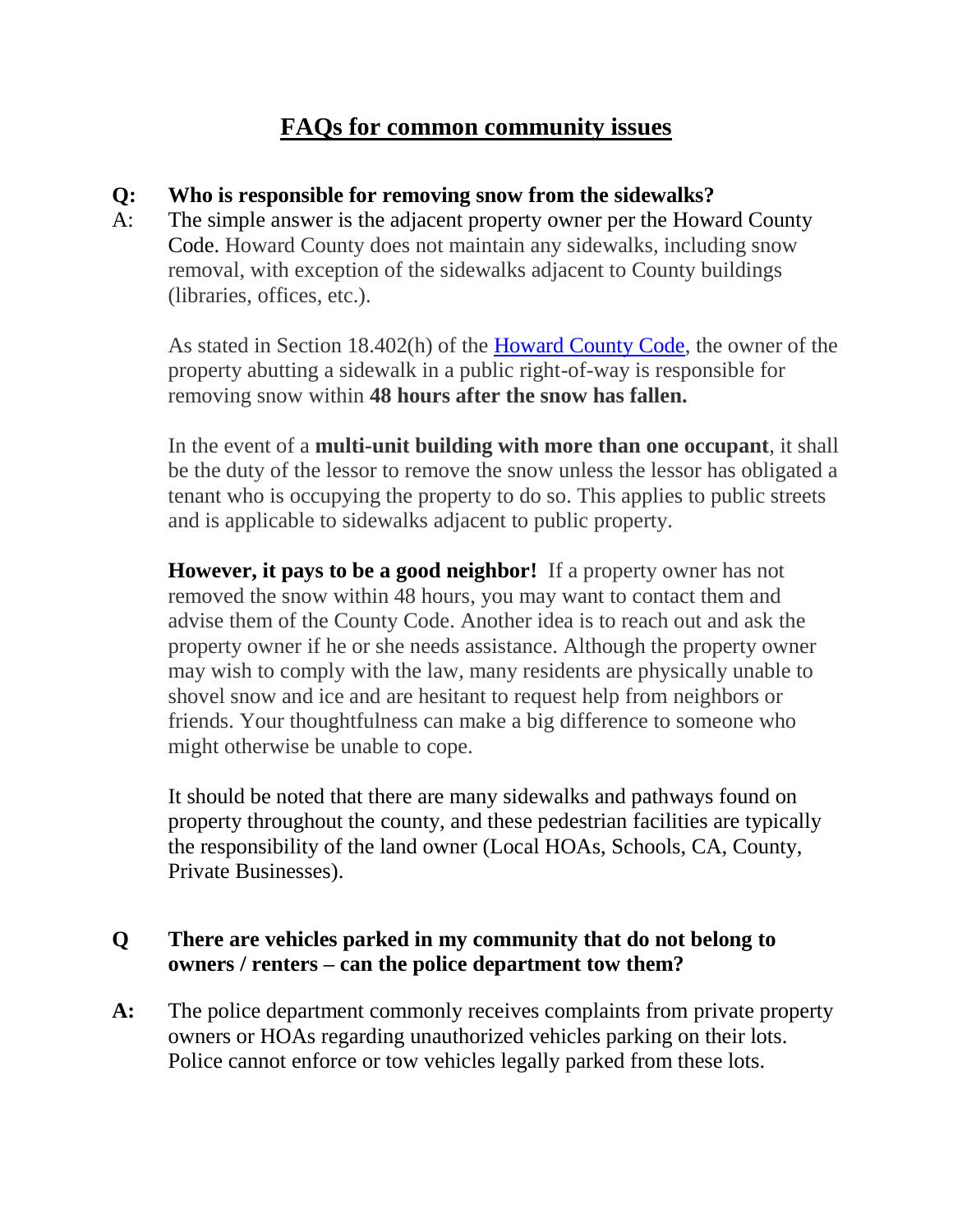Please see [Ops-24: Towing Procedures](https://www.howardcountymd.gov/LinkClick.aspx?fileticket=kk8terlN7Jc%3d&portalid=0) to see where Howard County police are authorized to tow vehicles. Similarly, the police department cannot disseminate information related to registered owners or information recovered from law enforcement databases for the purposes of towing.

Private property owners/HOAs should refer to the [Trespass Tow Law](https://www.howardcountymd.gov/LinkClick.aspx?fileticket=kk8terlN7Jc%3d&portalid=0) to address vehicle parking in their neighborhoods.

### **Q: My neighbor is not abiding by the HOA rules and regulations – can police enforce these rules?**

- **A:** The police department cannot enforce violations of HOA rules and regulations. Common complaints the police department receives involve:
	- Maintenance of vehicles in the private property parking lot
	- Landscape maintenance
	- Property owner/renter has too many vehicles

These are issues that police cannot legally address - it may be beneficial to speak with your neighbor regarding the issue or consult your HOA's bylaws.

## **Q: I want my roommate (or any other cohabitant) kicked out of my property – if I call the Police will they remove the subject?**

**A:** Unfortunately, evictions are a process and involve more than just calling police to remove a tenant. In Howard County, the Sheriff's Office handles all matters related to Landlord/Tenant Disputes. Please refer to the [Howard](https://www.howardcountymd.gov/Branches/Sheriffs-Office/Landlord-and-Tenant-Section)  County Sheriffs Office - [Landlord Tenant Section](https://www.howardcountymd.gov/Branches/Sheriffs-Office/Landlord-and-Tenant-Section) for further information related to these issues.

Request a copy of the Maryland Attorney General's booklet, **Landlords and Tenants: Tips on Avoiding Disputes** by calling (410) 576-6500.

The **Howard County Sheriff's Office Landlord/Tenant Unit** is open Monday thru Friday, 8am-4pm (closed on all Court holidays) and can be reached at 410-313-4222 (fax: 410-313-4236).